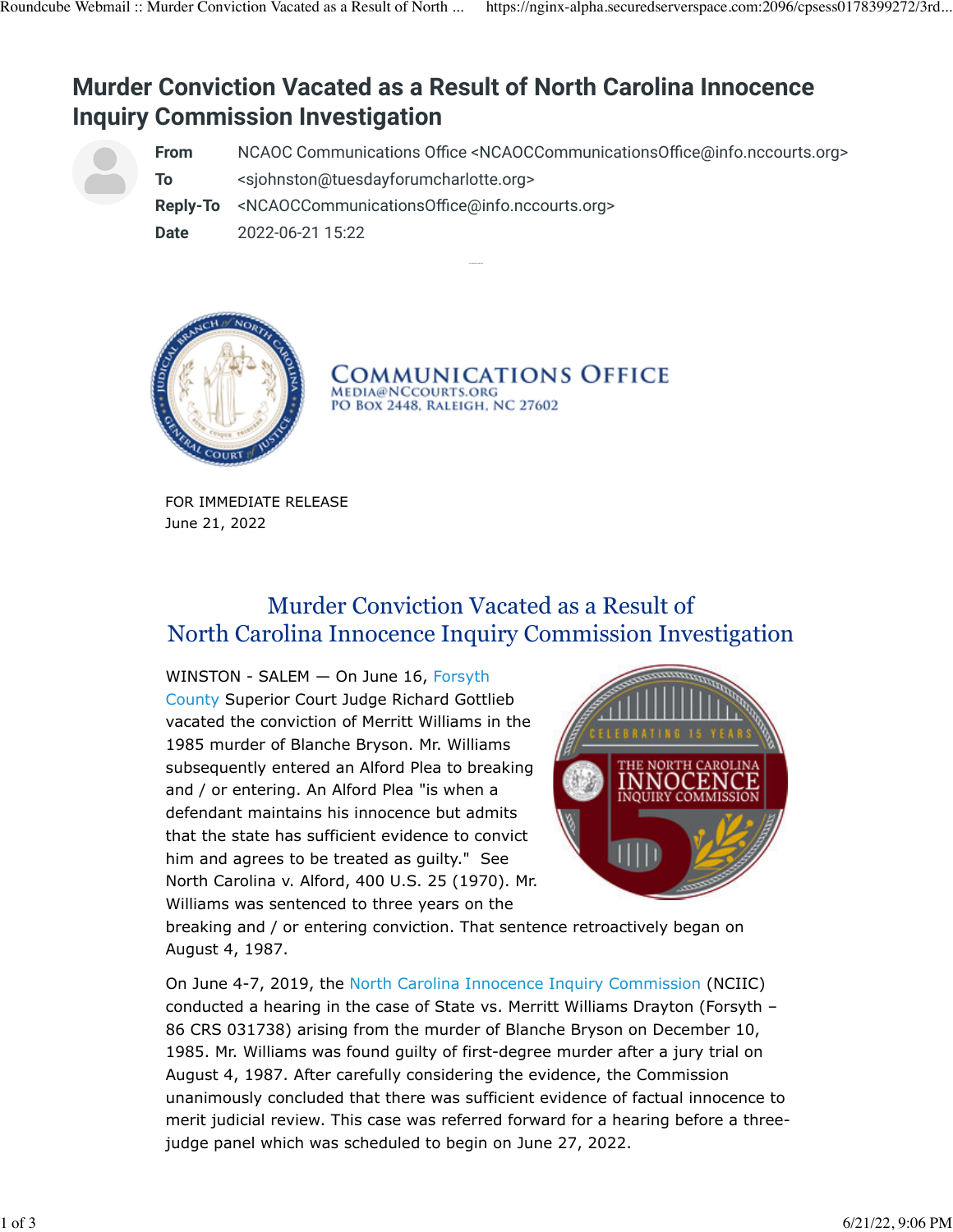As a result of the investigation conducted by the NCIIC, Assistant District Attorney Ben White and Mr. Williams' attorney Julie Boyer consented to a motion for appropriate relief In lieu of the case being heard by a three-judge panel, which vacated Mr. Williams' conviction for the murder and allowed him to take an Alford Plea to breaking and / or entering.

[View all materials considered by the Commission, along with a transcript of the](https://lnks.gd/l/eyJhbGciOiJIUzI1NiJ9.eyJidWxsZXRpbl9saW5rX2lkIjoxMDIsInVyaSI6ImJwMjpjbGljayIsImJ1bGxldGluX2lkIjoiMjAyMjA2MjEuNTk3MDAwOTEiLCJ1cmwiOiJodHRwczovL2lubm9jZW5jZWNvbW1pc3Npb24tbmMuZ292L2Nhc2VzL3N0YXRlLXYtd2lsbGlhbXMvIn0.yIfw9a9YMb6Z-JanJz2b8UfDjuyswoj6zLU3AVYfG_U/s/2166771682/br/133366382585-l) [Commission's hearing.](https://lnks.gd/l/eyJhbGciOiJIUzI1NiJ9.eyJidWxsZXRpbl9saW5rX2lkIjoxMDIsInVyaSI6ImJwMjpjbGljayIsImJ1bGxldGluX2lkIjoiMjAyMjA2MjEuNTk3MDAwOTEiLCJ1cmwiOiJodHRwczovL2lubm9jZW5jZWNvbW1pc3Npb24tbmMuZ292L2Nhc2VzL3N0YXRlLXYtd2lsbGlhbXMvIn0.yIfw9a9YMb6Z-JanJz2b8UfDjuyswoj6zLU3AVYfG_U/s/2166771682/br/133366382585-l)

Mr. Williams remains in custody on a separate unrelated conviction of 2<sup>nd</sup> degree murder for which he has also claimed innocence. The Commission investigated that case and presented it at its Commission hearing on June 4-7, 2019. After carefully considering the evidence in that case, the Commission concluded by a vote of 6-2 that there was not sufficient evidence of factual innocence to merit judicial review and the case was not referred to a three-judge panel.

### **More**

Currently, one case is pending a hearing before a three-judge panel. The case of State v. John Pritchard (Yancey County) is set to be heard the week of July 11, 2022.

### **About Innocence Inquiry Commission**

Since it began operating in 2006, the Commission has reviewed and closed over 3,000 claims, confirming guilt through DNA testing in 10 cases. Fifteen individuals have been exonerated after a post-commission three-judge panel or had their convictions vacated through motions for appropriate relief that were based on the Commission's investigation of their innocence claim and received Pardons of Innocence from the Governor. Four individuals, including Mr. Williams, have accepted Alford Pleas for time served from prosecutors after the Commission referred a case to a three-judge panel but prior to the three-judge panel hearing.

For questions, please contact NCIIC Executive Director Lindsey Guice Smith, at 919-890-1580 or [nciic@nccourts.org.](mailto:nciic@nccourts.org)

###

### **About North Carolina Judicial Branch**

The [North Carolina Judicial Branch](https://lnks.gd/l/eyJhbGciOiJIUzI1NiJ9.eyJidWxsZXRpbl9saW5rX2lkIjoxMDMsInVyaSI6ImJwMjpjbGljayIsImJ1bGxldGluX2lkIjoiMjAyMjA2MjEuNTk3MDAwOTEiLCJ1cmwiOiJodHRwczovL25jY291cnRzLmdvdi8ifQ.50ZmQlFcBrNaRbD9EvSQHvH0-F2y7T6K_E5N8VFZPLc/s/2166771682/br/133366382585-l) is an equal and distinctively separate branch and core function of government. More than 7,000 Judicial Branch employees statewide administer justice in courthouses in North Carolina's 100 counties. The [Judicial Branch budget for FY 2020–21](https://lnks.gd/l/eyJhbGciOiJIUzI1NiJ9.eyJidWxsZXRpbl9saW5rX2lkIjoxMDQsInVyaSI6ImJwMjpjbGljayIsImJ1bGxldGluX2lkIjoiMjAyMjA2MjEuNTk3MDAwOTEiLCJ1cmwiOiJodHRwczovL25jY291cnRzLmdvdi9hYm91dC9qdWRpY2lhbC1icmFuY2gtcHVibGljYXRpb25zIn0.9gNw7gFvQ3F6vcDz6NRHs4OcUHrD3vpB_LRsUwFxHAk/s/2166771682/br/133366382585-l) was \$598.2M, 89.2% of which is used to pay salaries and the remaining 10.8% is used for operations. The Judicial Branch receives only 2.44% of the overall State budget.

### **About North Carolina Administrative Office of the Courts**

The North Carolina Administrative Office of the Courts (NCAOC) is the administrative agency for the [North Carolina Judicial Branch](https://lnks.gd/l/eyJhbGciOiJIUzI1NiJ9.eyJidWxsZXRpbl9saW5rX2lkIjoxMDUsInVyaSI6ImJwMjpjbGljayIsImJ1bGxldGluX2lkIjoiMjAyMjA2MjEuNTk3MDAwOTEiLCJ1cmwiOiJodHRwczovL25jY291cnRzLmdvdi9hYm91dC9qdWRpY2lhbC1icmFuY2gtcHVibGljYXRpb25zIn0.g_4-h0QA6mWr3oAPNVo0wqW1KEpXZUuUKyEp292v1Vo/s/2166771682/br/133366382585-l), providing administrative services to help the North Carolina court system operate more efficiently and effectively, taking into account each courthouse's diverse needs, caseloads, and available resources.

#### **Media Contact**